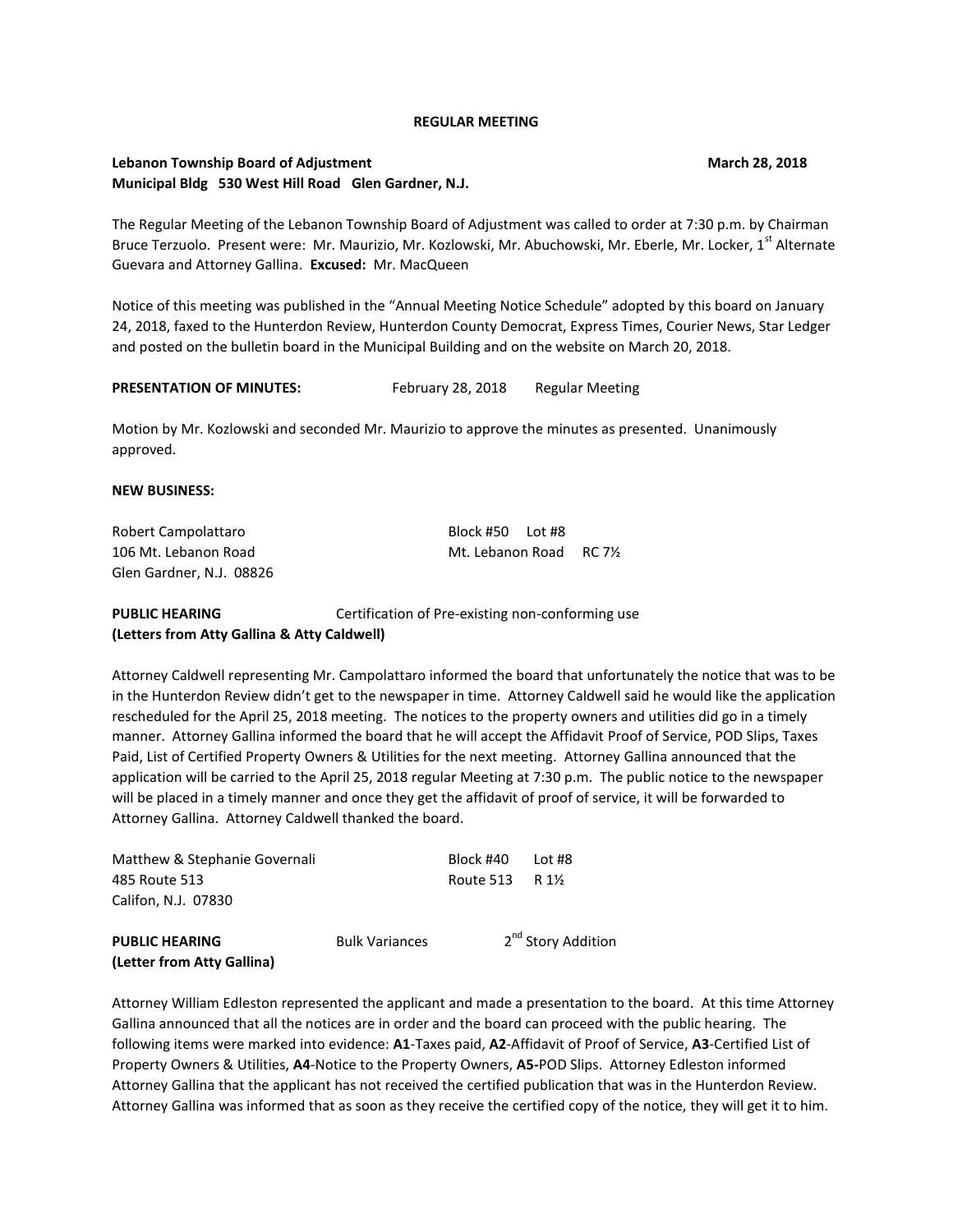# **Lebanon Township Board of Adjustment March 28, 2018 Page 2**

The applicant Matt Governali was sworn in to give testimony. Mr. Governali stated that they are looking to improve the house and create more living area. The addition will be added to the back of the house on the single story portion. No new foundation is needed and the addition will be at the same height as the front portion of the house. Mr. Governali said the addition will not be any higher than the front peak of the house. The addition will stay within the confines of the single first floor portion of the house.

Mr. Governali informed the board that there is no additional land they could acquire to make the property either totally conforming or more conforming. At this time the following items were marked into evidence: **A6-** Architectual Drawings, Heyric H Architects dated July 2016, **A7-**Lakeland Surveying, dated November 1, 2016, latest revision February 16, 2018. Ms. Guevara asked about the garage. Mr. Governali said they are not considering a garage. Mr. Eberle asked about the addition if it would be encroaching on the driveway. Mr. Governali said no.

At this time Chairman Terzuolo opened the hearing to the public for questions. There were no interested parties. Attorney Edleston gave his summation at this time. Chairman Terzuolo opened the hearing to the public for statements and comments. There were none. Chairman Terzuolo announced that the evidence taking portion of the hearing is now closed. The board deliberated at this time. During the board's deliberations, the board members overall said they are in favor of the application. Chairman Terzuolo read into the record the letter from Attorney Gallina. Motion by Mr. Maurizio and seconded by Mr. Kozlowski to grant the application for bulk variances with the following conditions:

- a. Payment of all fees and escrows.
- b. Comply with all outside agencies having jurisdiction
- c. Obtain building permits within 18 mos.
- d. Proof of publication in the Hunterdon Review

| <b>ROLL CALL</b> | Yes: Mr. Maurizio | Mr. Eberle  | <b>Absent: Mr. MacQueen</b> |  |
|------------------|-------------------|-------------|-----------------------------|--|
|                  | Mr. Kozlowski     | Mr. Locker  | <b>Abstain: None</b>        |  |
|                  | Mr. Terzuolo      | Ms. Guevara | <b>No:</b> None             |  |
|                  | Mr. Abuchowski    |             |                             |  |
|                  |                   |             |                             |  |

### **Attorney Gallina will prepare the Resolution to be on the Agenda of April 25, 2018.**

### **PRESENTATION OF BILLS:**

|                       | Total: \$1,160.00                                          |
|-----------------------|------------------------------------------------------------|
| b. Court Stenographer | \$250.00 - Attend ZBA Meeting 3/28/2018                    |
|                       | \$195.00 – Application Review Letter (Escrow- Governali)   |
|                       | \$455.00 – Application Review Letter (Escrow-Campolattaro) |
| a. John Gallina, Esg. | $$260.00 -$ Attend ZBA Meeting $2/28/2018$                 |

Motion by Mr. Kozlowski and seconded by Mr. Locker to approve the bills as presented. Unanimously approved.